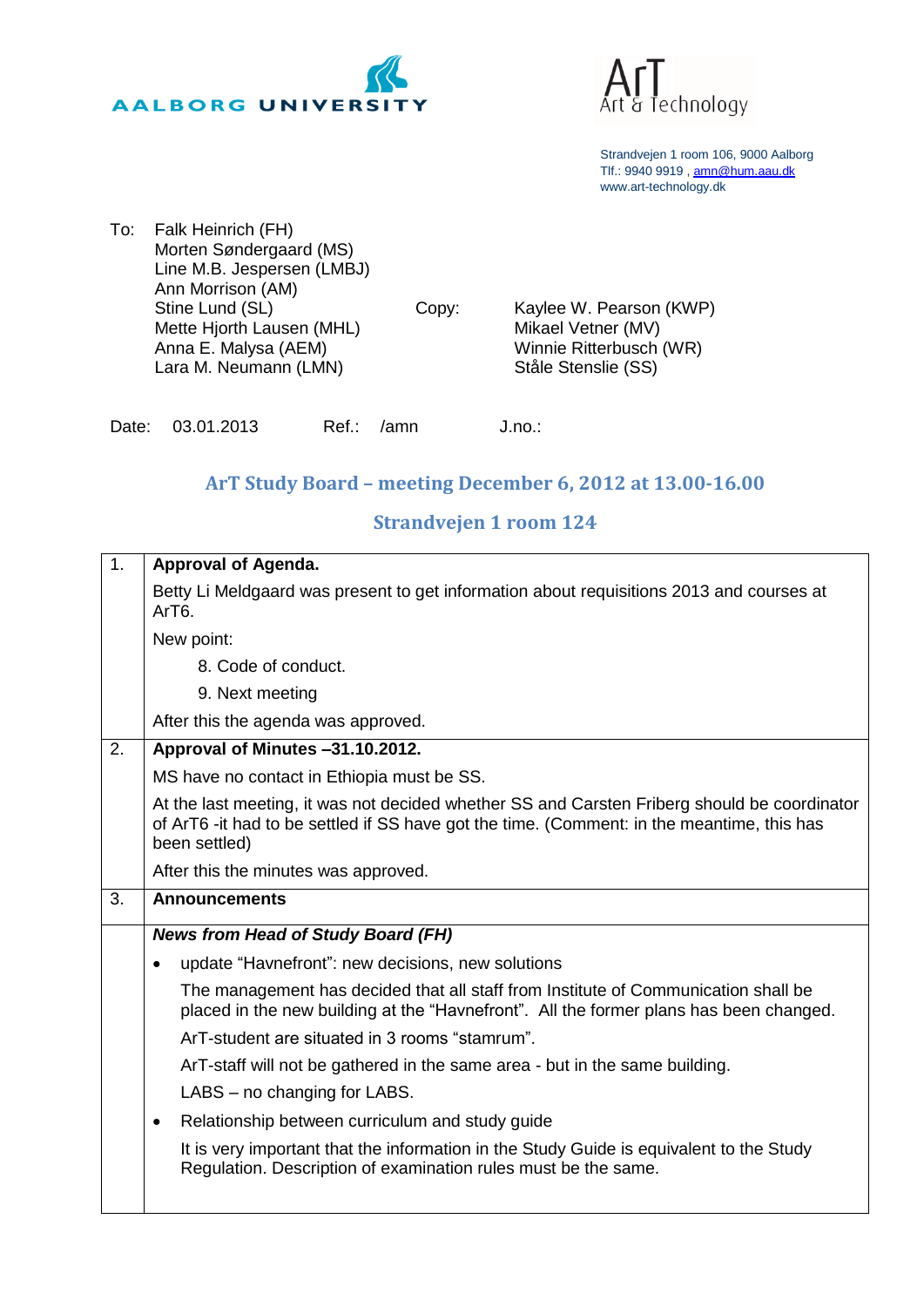



Strandvejen 1 room 106, 9000 Aalborg Tlf.: 9940 9919 , <u>amn@hum.aau.dk</u> www.art-technology.dk

|    | Personal matters: dispensations<br>$\bullet$                                                                                                                                                                                                                       |
|----|--------------------------------------------------------------------------------------------------------------------------------------------------------------------------------------------------------------------------------------------------------------------|
|    | There was given a dispensation for a $4th$ evaluation – the course has to be passed before<br>starting at ArT6, there will not be any further dispensations. FH is having a talk with the<br>student and he will be the examiner of this course.                   |
|    | It was decided to give dispensation for courses at 1.-3. Semester on the basis of a<br>bachelor's degree in medialogy. Possible to start at 4. Semester 01.02.2013. The ArT-sn<br>awaits feedback from the applicant.                                              |
|    | update: new form studying abroad<br>$\bullet$                                                                                                                                                                                                                      |
|    | New schedule are now at Moodle.                                                                                                                                                                                                                                    |
|    | <b>Relate News</b>                                                                                                                                                                                                                                                 |
|    | Nothing at the moment.                                                                                                                                                                                                                                             |
|    | <b>News from CAT-School (MV)</b>                                                                                                                                                                                                                                   |
|    | MW is resigning as head of CAT-School.                                                                                                                                                                                                                             |
|    | In regards with a new head of school, there will be a meeting January 29, where it will be set<br>among the Head of Studies in the CAT-school. The study board can come with<br>recommendations. It is up to the Dean of the HUM-Faculty to decide who it will be. |
|    | <b>News from Students Representative (SL)</b>                                                                                                                                                                                                                      |
|    | Election for the study boards, there will be new student representative 01.02.2013:                                                                                                                                                                                |
|    | Stine Lund, Morten Nielsen, Freja Berger Petersen and Nanna Maria Kofod. (Anna Vojtovica<br>and Kaylee W. Pearson - substitute).                                                                                                                                   |
|    | At the meeting in January they will be invited to participate.                                                                                                                                                                                                     |
|    | Teacher of the Year - SL and KP will start the process.                                                                                                                                                                                                            |
|    | AAU-on demand – has been send to all student – SL and KWP ask one of the new members<br>to participate.                                                                                                                                                            |
|    | <b>News from Study Counselors (SL/KWP)</b>                                                                                                                                                                                                                         |
|    | Nothing new.                                                                                                                                                                                                                                                       |
|    | <b>News from Copenhagen (MS)</b>                                                                                                                                                                                                                                   |
|    | There have been 2 very good students from ART to help at Renew and IMAC conference. MS<br>was very pleased with the effort.                                                                                                                                        |
| 4. | <b>ArT</b> website                                                                                                                                                                                                                                                 |
|    | Structure, budget, content, responsibilities (decision)                                                                                                                                                                                                            |
|    | LMBJ gave a short up-date. The main issue is to present students work, projects, portfolio.                                                                                                                                                                        |
|    | MV urged to contact Morten Johansen and Jens Pedersen to get more information about the<br>possibilities in the new webpage for AAU - http://www.design.aau.dk/. It might be possible to<br>put all information into the design.                                   |
|    | There is still not a budget for the homepage, but it was suggested to use some of the money<br>to visualize. Hire a person to do the job during the spring semester.                                                                                               |
|    | ArT needs only 1 web-page to show information about the study. The study guide at AAU.dk<br>has to be improved. For now there are 3 web-pages to maintain. (art.aau.dk, art-<br>technology.aau.dk and studieguiden.aau.dk).                                        |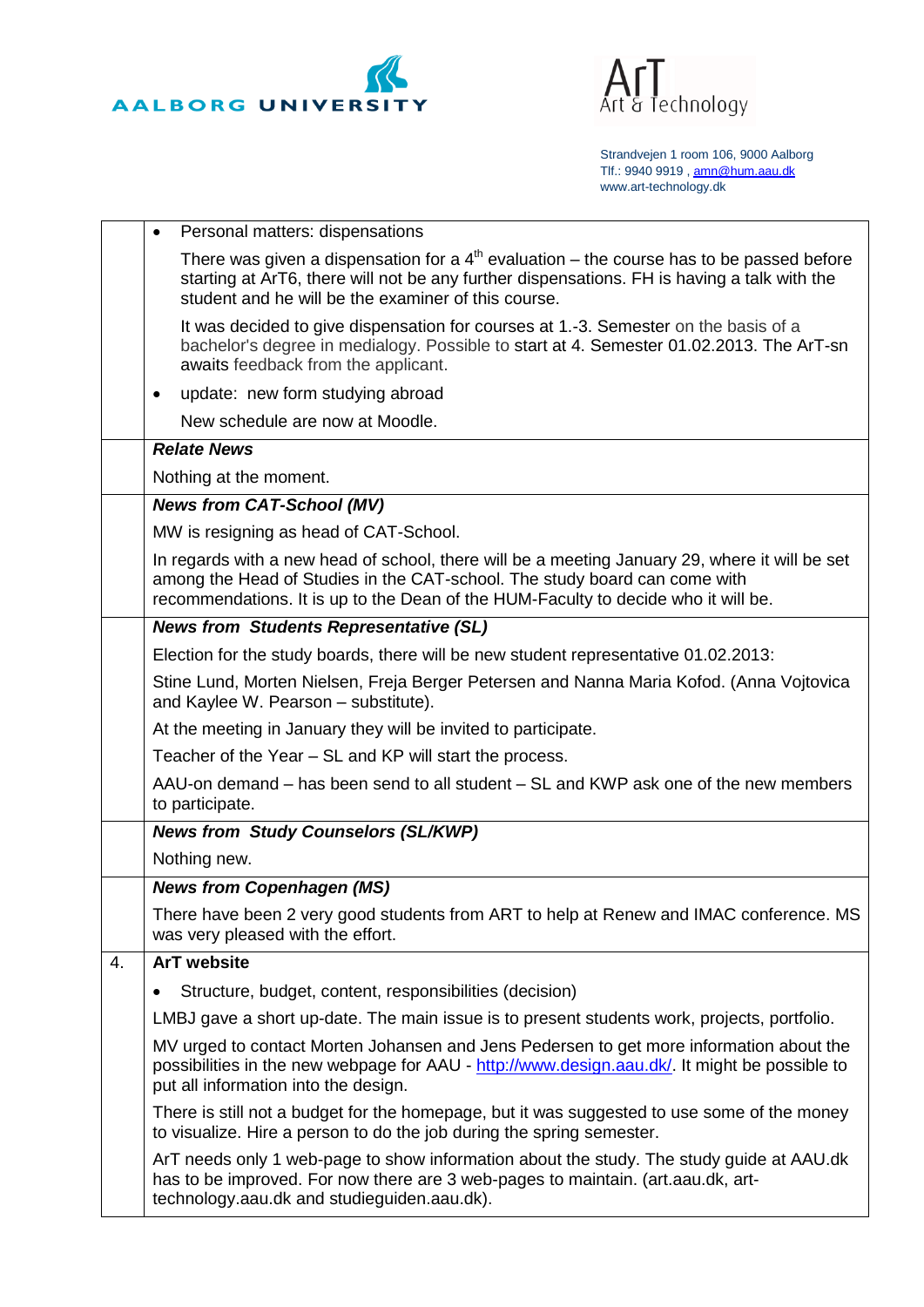



Strandvejen 1 room 106, 9000 Aalborg Tlf.: 9940 9919 , [amn@hum.aau.dk](mailto:amn@hum.aau.dk) www.art-technology.dk

"ArT Aftagerpanelet" has recommended that the Portfolio/project abstracts and visualizations are available at the web-page. Context, structure, and budget will be presented next meeting. Until the new webpage is  $up - we$  maintain the existing ones. 5. **MA ArT specialization** possibilities, challenges, solutions (discussion) Finn Kjærsdam have had a meeting with ACE, and according to him it is OK for ArT-sn to create a Master of Art specialization under, for example, Oplevelsesdesign (HumInf). The possibilities are: Study under Hum-inf (Oplevelsesdesign): 20 ECTS at 7.-8. Semester . (possible to make ArTprojects). ArT can suggest new modules (2 x studiefag, 2 x valgfag) that accounts for art and technology topics, knowledge, and competences. Study at Medialogy if their study board accepts it. Due to the rejection of the Art Master FH has started to discuss with HUM-INF and Medialogy and Architecture and Design for an Art specialization. MS suggest that the ArT-sn gets more information about the other educations. The challenge is to provide the students the knowledge to be used for ArT. Find it interesting to get together and have a free discussion about the specialization. Could open up for some more cooperation between the two study boards. FH – will have a meeting with Hum-inf sn. And awaits their decisions. The students stated that Art-students want to build things! 6. **Budget** STÅ hour specification: realities and solutions (discussion, maybe decision) The budget will be reduced next year from 92 hours to 82 hours/ STÅ. It is in between the highest and lowest payment. Budget for spring 2013 has already been worked out according to the former STÅ-payment for ArT , This has been accepted by Jørgen Stigel at a meeting in December. 100.000 kr. will be transferred to 2013 to web-page (if the dean approves it). 150.000 kr. to ArT-lab to materials/dispensable for students project. Allocation of hours to Technical support AN contact HJA to secure how to allocate money for all hours. 7. **Spring semester** SS is going to be half time Obel Professor from 01.01.13 requisitions (coordinators, courses) Study guide must be send ASAP and will be considered at the next meeting. ArT2 – new NN – architecture. The position is about to be filled. ArT6-students are able to choose/wish their supervisor themselves. MV stated that it is the head of the department who is the responsible of staff matters and s/he will decide who will be supervisors (in case of disputes).